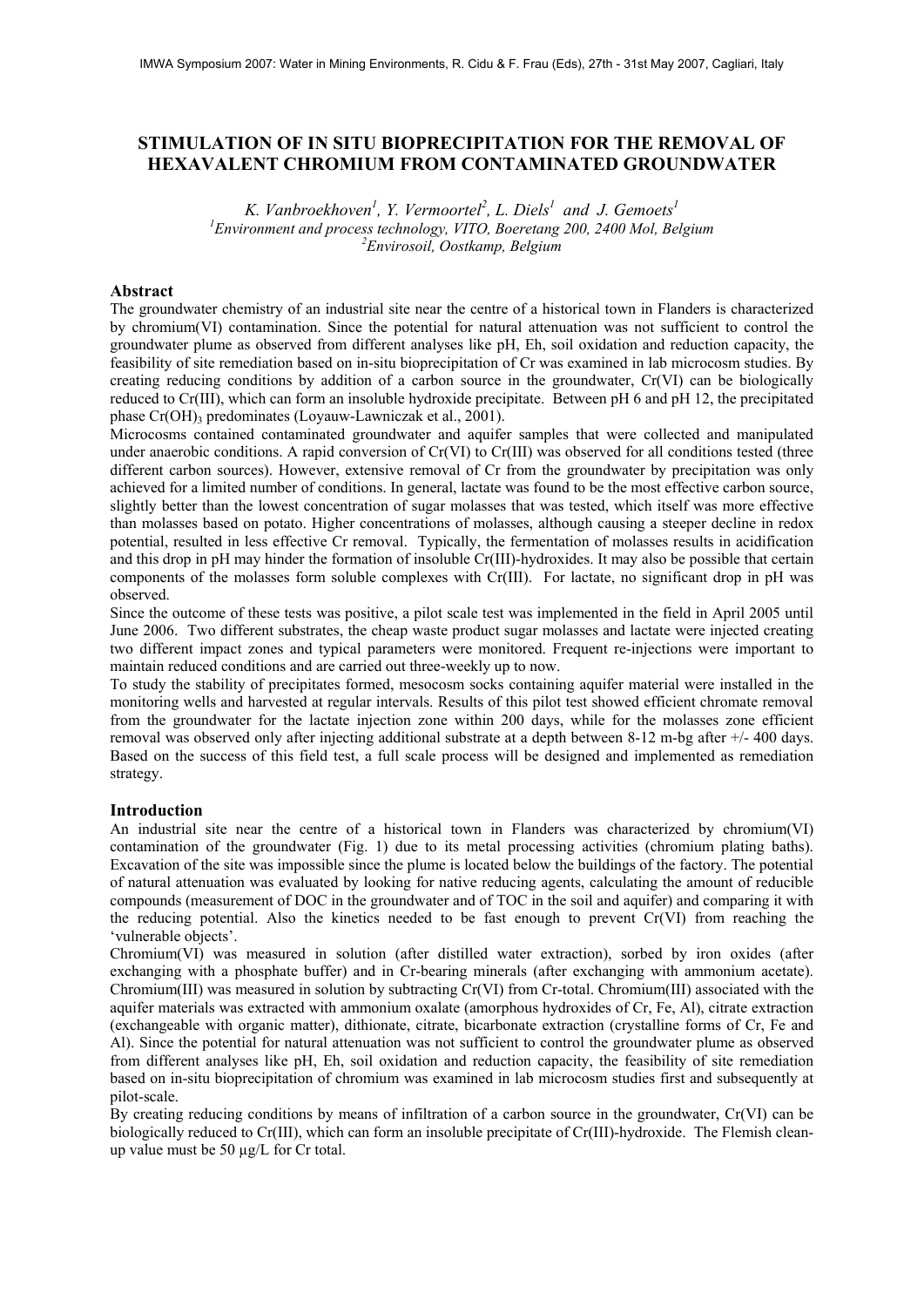

**Figure 1. Chromium(VI) plume in the groundwater at an industrial site in Flanders. Black ellipses indicate the areas of pilot scale test for Lactate (L) and Molasses (M).** 

## **Methods**

#### **1. Microcosm feasibility tests**

Microcosms contained contaminated groundwater and aquifer samples that were collected and manipulated under anaerobic conditions. Three different carbon sources were screened for their effectiveness: 1) molasses from sugar beet production, 2) molasses from starch production (protamylasses) based on potato juice and 3) lactate. The different concentrations of sugar molasses were used to determine the optimal conditions. A range of parameters such as Cr(VI) and Cr(III), DOC, methane, pH, Eh was monitored during six months. Following the laboratory microcosm tests, the stability of the Cr precipitates was examined by performing a sequential extraction on the microcosm materials. These were performed under redox conditions which were similar to the ones observed in the field.

## **2. Pilot-scale tests**

Two areas which were known to contain high concentrations of  $Cr(VI)$  up to 80000  $\mu g/L$  were selected to perform a field test: one area was selected for Lactate injection (Fig. 1, ellipse L) and the other for molasses injection (Fig. 1, ellipse M). At regular points in time, both carbon sources were injected and in the surrounding monitoring wells (as indicated in Fig. 4, A and B) different parameters were followed such as DOC, methane, pH, redox potential, Cr(VI), total Cr and Fe.

## **Results and Discussion**

#### **1. Microcosm tests**

A rapid conversion of Cr(VI) to Cr(III) was observed for all conditions tested. However, extensive removal of Cr from the groundwater by precipitation was only achieved for a limited number of conditions. In general, lactate was found to be the most effective carbon source, slightly better than the lowest concentration of sugar molasses that was tested (Fig. 3), which itself was more effective than molasses based on potato (protamylasse). Higher concentrations of molasses (Fig. 2), although causing a steeper decline in redox potential, resulted in less effective Cr removal. Typically, the fermentation of molasses results in acidification and this drop in pH may hinder the formation of insoluble Cr(III)-hydroxides. It may also be possible that certain components of the molasses form soluble complexes with Cr(III). For lactate, no significant drop in pH was observed.

Following the laboratory microcosm tests, the stability of the Cr precipitates was examined by performing a sequential extraction on the microcosm materials. Results (Table 1) show that precipitates formed after lactate amendment are slightly more stable than those formed in the presence of molasses (0.1%).

#### **2. Field tests**

Since results of the microcosms feasibility tests showed the potential for Cr immobilization by stimulating in situ bioprecipitation, a pilot scale test was implemented in the field since April 2005 and run for about 410 days. Due to a low local hydraulic gradient, groundwater extraction wells have been installed at both sides of the buildings (street side and at the back) that are able to extract  $2 \text{ m}^3/\text{h}$ .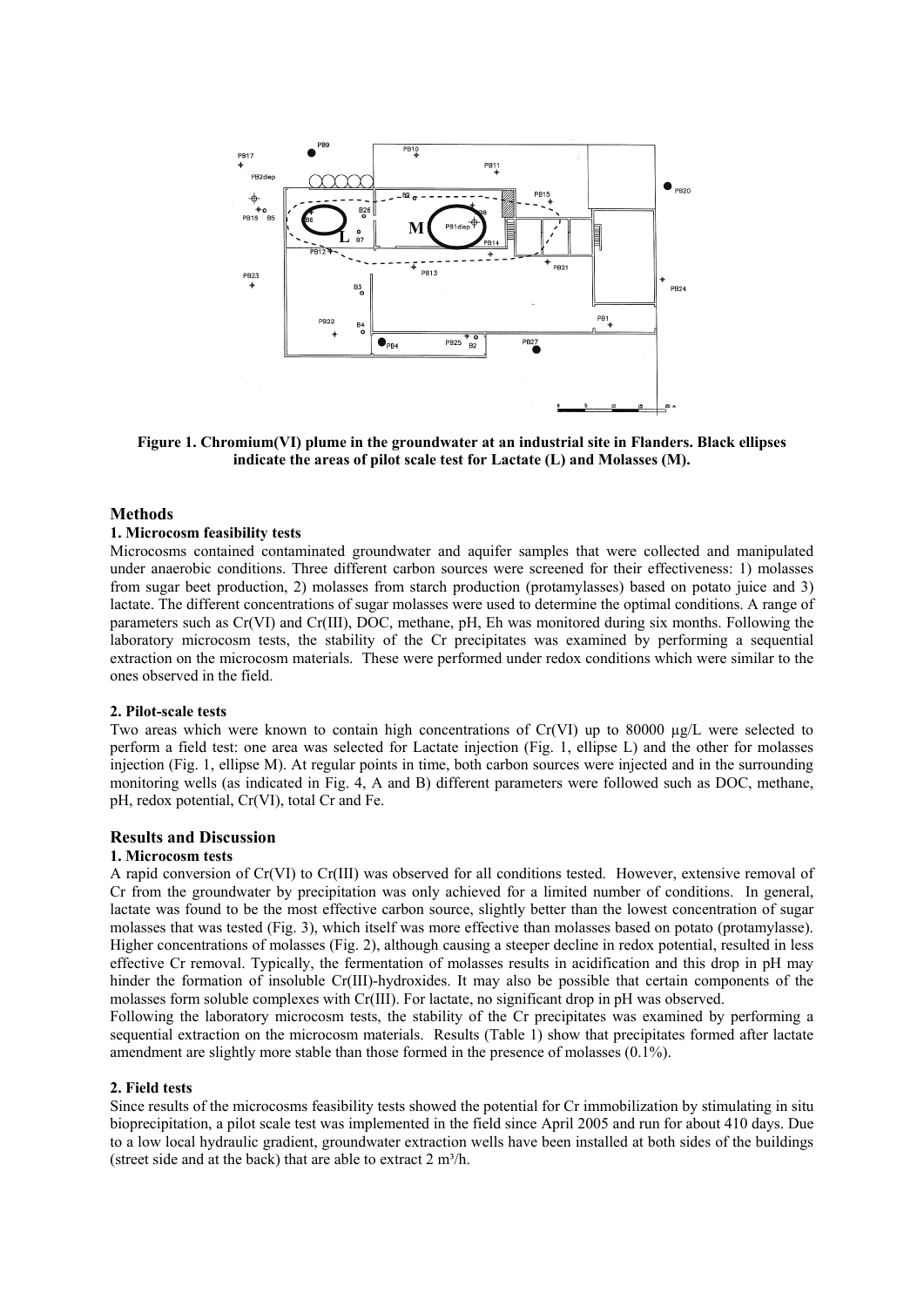

**Figure 2. Evolution of total Cr concentrations in groundwater in mesocosms after inducing a reduced environment by adding molasses at different concentrations.** 



**Figure 3. Evolution of total Cr concentrations in groundwater in mesocosms after inducing a reduced environment by adding different substrates (1% Carbon source).** 

| Table 1. Leachability of Cr precipitates. |                          |          |         |
|-------------------------------------------|--------------------------|----------|---------|
| Sequential extractions*                   | $Cr-t$ (% of total mass) |          |         |
|                                           | $ED =$                   | molasses | lactate |
| leachable fraction (groundwater)          |                          | 14.6     | 12.6    |
| exchangable fraction $(1M MgCl2 pH=7)$    |                          | 29.1     | 12.8    |
| carbonate fraction (1M NaAc pH=5)         |                          | 64       | 5.0     |
| original soil sample (as analyzed)        |                          | 166      | 140     |

\* Sequential extraction has been performed under anaerobic conditions.

Two different substrates, lactate and sugar molasses, are being injected creating two different impact zones as indicated in Figure 4A and 4B respectively and typical parameters are monitored like pH and Eh. Three weekly re-injections have been carried out during 12 months in order to maintain reduced conditions. To study the stability of precipitates formed, mesocosm socks containing aquifer material were installed in the monitoring wells (Fig. 5) and harvested regularly.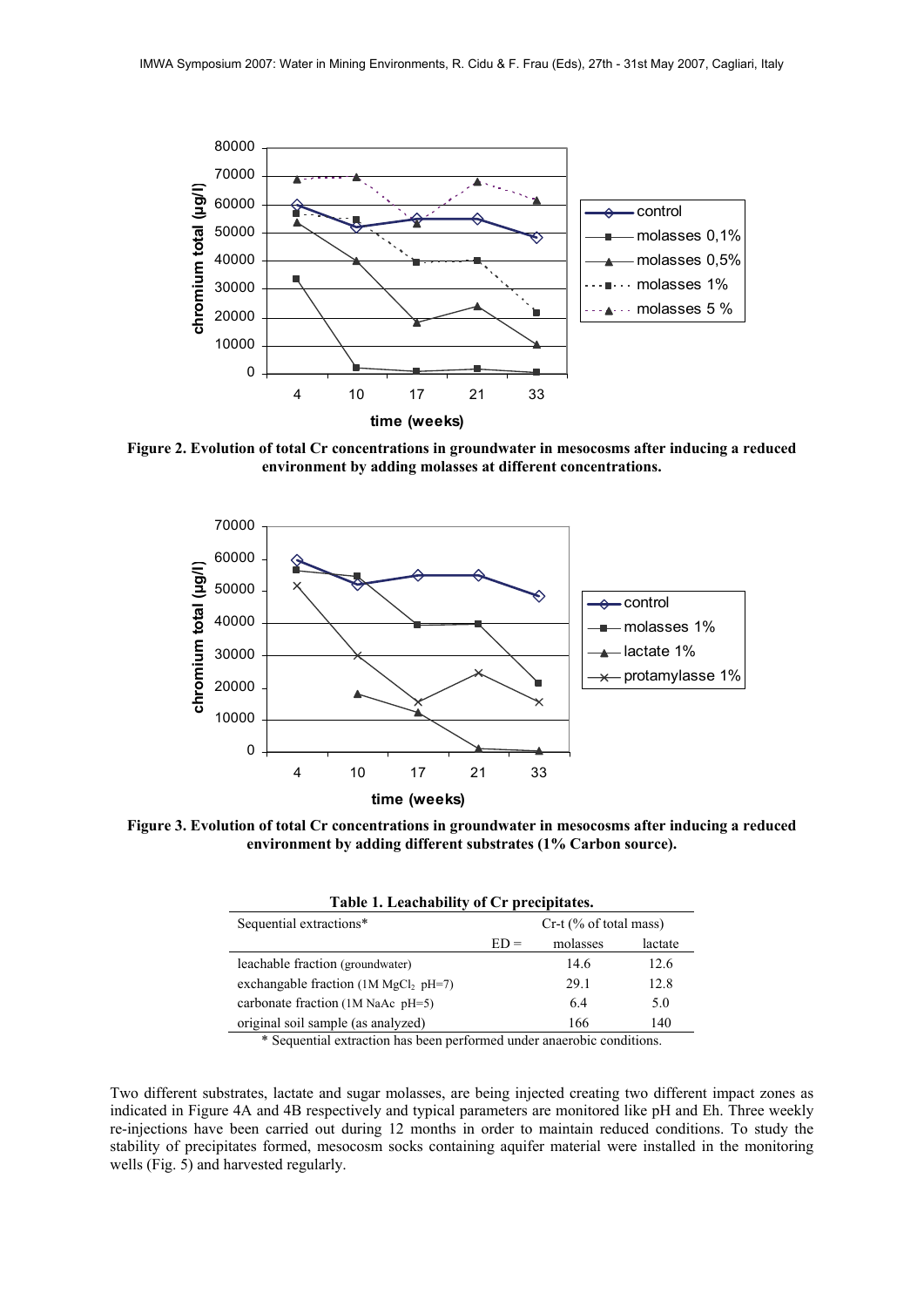

**Figure 4. Schematic representation of the impact zones of lactate injection (A) and molasses injection (B) presenting results of total [Cr], methane and pH. Filter depths are as follows for lactate zone: Pb6: 4.1 m bg; Pb102: 7.2 m bg; Pb106: 4.2 m bg; Pb107: 6.2 m bg, injection filter (IF): 0.5 – 12 m bg. Filter depths for molasses zone are: Pb1 deep: 11.0 m bg; Pb8: 3.0 m bg; Pb101: 8.5 m bg; Pb103: 6.2 m bg; Pb104: 5.0 m bg; Pb105: 6.2 m bg; IF: 0.5 – 12 m bg.** 

An efficient removal of total Cr (Fig. 4 A-1) and more specifically Cr(VI) from the groundwater in the lactacte injection area was observed for all monitoring filters within 180 days to below 50 µg/L Cr(VI). However, while DOC was expected to flow towards Pb106, initially the substrate and subsequently methane (Fig. 4 A-2) were found in the opposite direction in the deeper well Pb102. After 200 days, DOC and methane both increased in well Pb106 downstream of the injection filter. In all wells in the lactate injection area, the pH (Fig. 4 A-3)